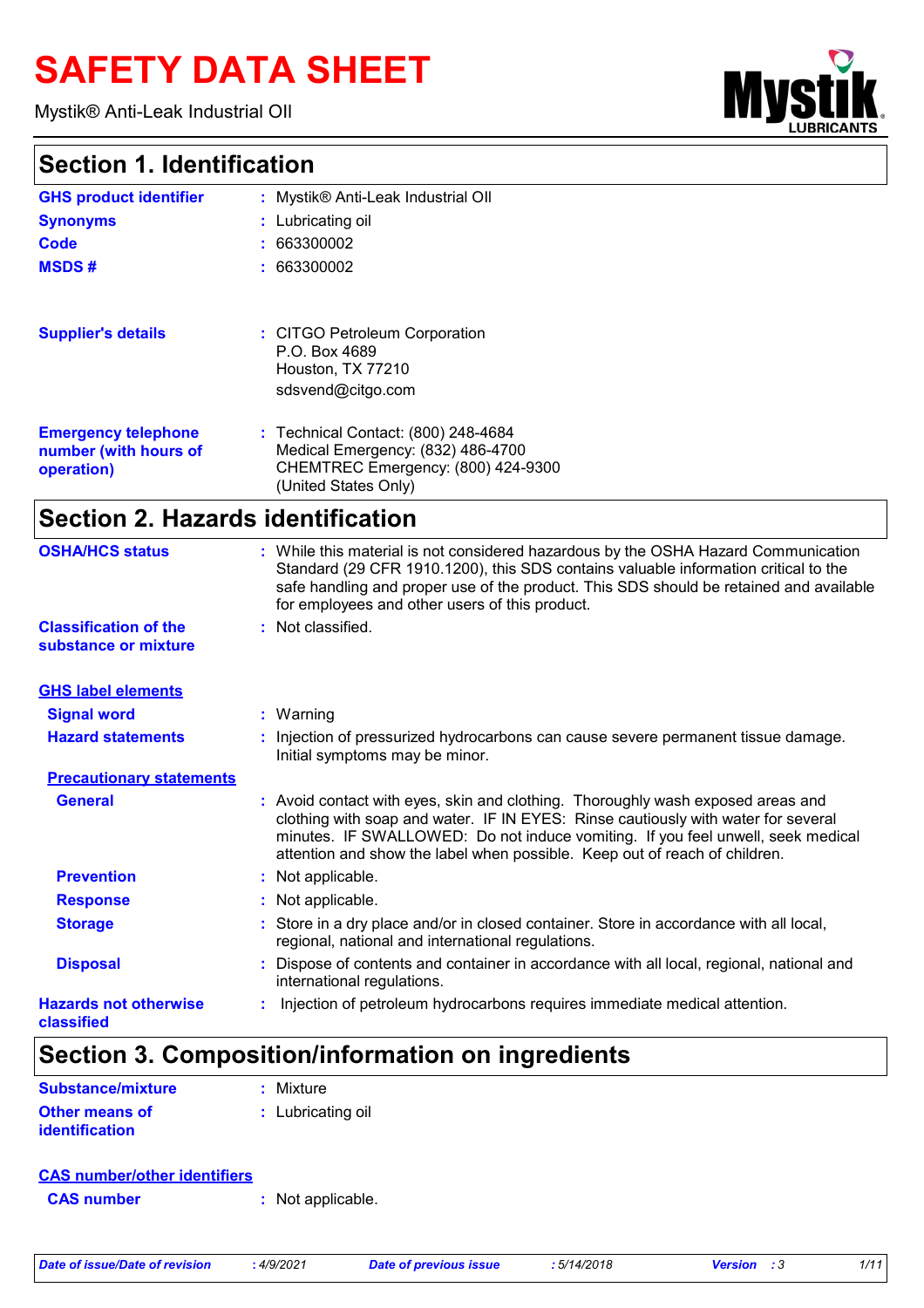### **Section 3. Composition/information on ingredients**

| <b>Ingredient name</b>                                 | %          | <b>CAS number</b> |
|--------------------------------------------------------|------------|-------------------|
| Distillates (petroleum), hydrotreated heavy paraffinic | I≥75 - ≤90 | 64742-54-7        |
| Distillates (petroleum), hydrotreated heavy naphthenic | l≥10 - ≤25 | 64742-52-5        |

Any concentration shown as a range is to protect confidentiality or is due to process variation.

**There are no additional ingredients present which, within the current knowledge of the supplier and in the concentrations applicable, are classified as hazardous to health or the environment and hence require reporting in this section.**

**Occupational exposure limits, if available, are listed in Section 8.**

### **Section 4. First aid measures**

#### **Description of necessary first aid measures**

| <b>Eye contact</b>  | : Immediately flush eyes with plenty of water, occasionally lifting the upper and lower<br>eyelids. Check for and remove any contact lenses. Get medical attention if irritation<br>occurs.                                            |  |
|---------------------|----------------------------------------------------------------------------------------------------------------------------------------------------------------------------------------------------------------------------------------|--|
| <b>Inhalation</b>   | : Remove victim to fresh air and keep at rest in a position comfortable for breathing. Get<br>medical attention if symptoms occur.                                                                                                     |  |
| <b>Skin contact</b> | : Flush contaminated skin with plenty of water. Remove contaminated clothing and<br>shoes. Get medical attention if symptoms occur.                                                                                                    |  |
| <b>Ingestion</b>    | : Wash out mouth with water. Remove victim to fresh air and keep at rest in a position<br>comfortable for breathing. Do not induce vomiting unless directed to do so by medical<br>personnel. Get medical attention if symptoms occur. |  |

#### **Most important symptoms/effects, acute and delayed**

| <b>Potential acute health effects</b> |                                                                                                                                                                                                                                            |
|---------------------------------------|--------------------------------------------------------------------------------------------------------------------------------------------------------------------------------------------------------------------------------------------|
| <b>Eye contact</b>                    | : No known significant effects or critical hazards.                                                                                                                                                                                        |
| <b>Inhalation</b>                     | : No known significant effects or critical hazards.                                                                                                                                                                                        |
| <b>Skin contact</b>                   | : Injection of pressurized hydrocarbons can cause severe permanent tissue damage.<br>Initial symptoms may be minor.                                                                                                                        |
| <b>Ingestion</b>                      | : No known significant effects or critical hazards.                                                                                                                                                                                        |
| <b>Over-exposure signs/symptoms</b>   |                                                                                                                                                                                                                                            |
| <b>Eye contact</b>                    | : No specific data.                                                                                                                                                                                                                        |
| <b>Inhalation</b>                     | : No specific data.                                                                                                                                                                                                                        |
| <b>Skin contact</b>                   | : No specific data.                                                                                                                                                                                                                        |
| <b>Ingestion</b>                      | : No specific data.                                                                                                                                                                                                                        |
|                                       | Indication of immediate medical attention and special treatment needed, if necessary                                                                                                                                                       |
| <b>Notes to physician</b>             | : In the event of injection in underlying tissue, immediate treatment should include<br>extensive incision, debridement and saline irrigation. Inadequate treatment can result in<br>ischemia and gangrene. Early symptoms may be minimal. |

- **Specific treatments :** Treat symptomatically and supportively.
- **Protection of first-aiders :** No action shall be taken involving any personal risk or without suitable training.

#### **See toxicological information (Section 11)**

| <b>Section 5. Fire-fighting measures</b>                             |                                                                 |  |  |
|----------------------------------------------------------------------|-----------------------------------------------------------------|--|--|
| <b>Extinguishing media</b><br><b>Suitable extinguishing</b><br>media | : Use an extinguishing agent suitable for the surrounding fire. |  |  |

**:** None known. **Unsuitable extinguishing media**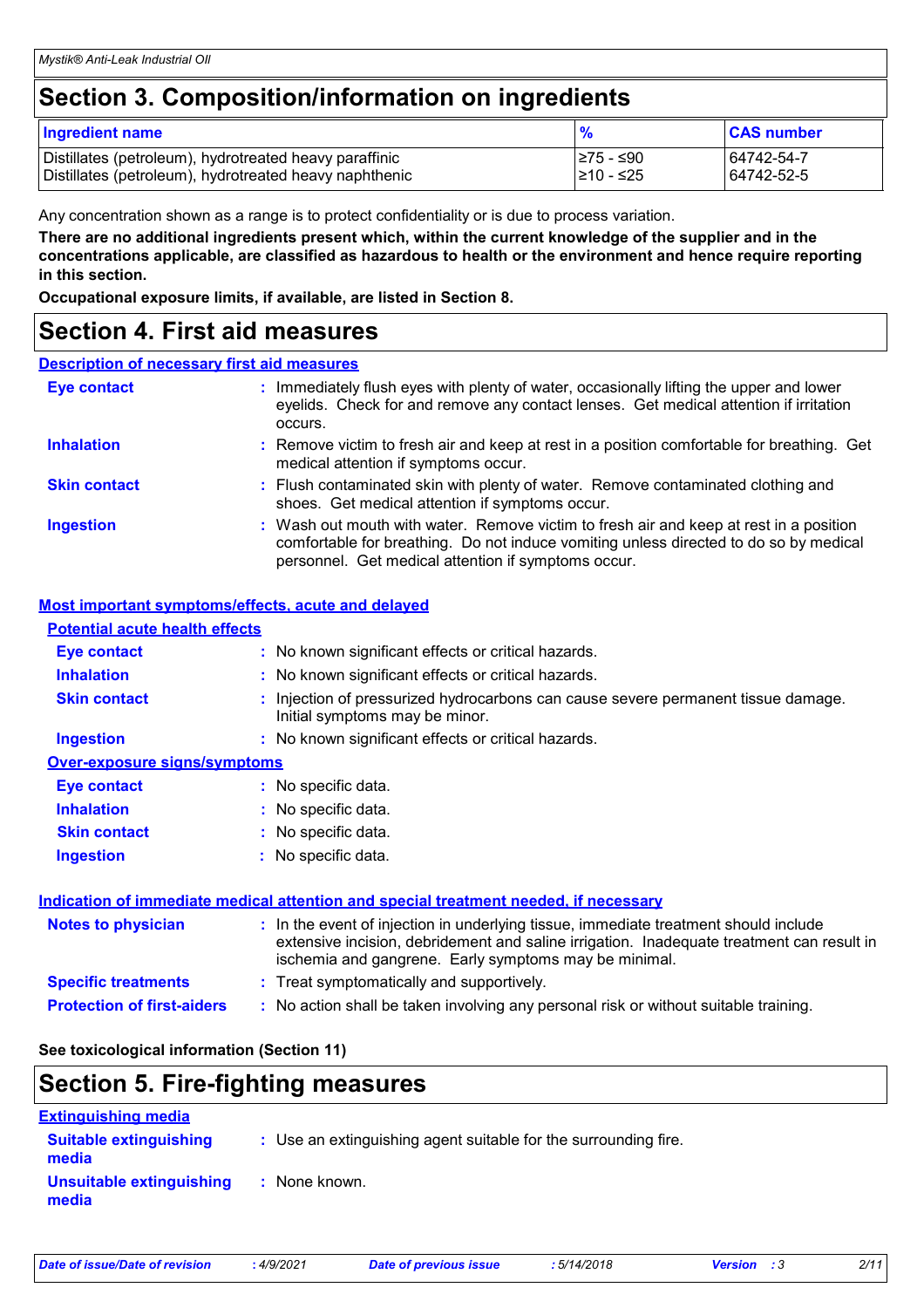## **Section 5. Fire-fighting measures**

| <b>Specific hazards arising</b><br>from the chemical     | : In a fire or if heated, a pressure increase will occur and the container may burst.                                                                                                               |
|----------------------------------------------------------|-----------------------------------------------------------------------------------------------------------------------------------------------------------------------------------------------------|
| <b>Hazardous thermal</b><br>decomposition products       | : Decomposition products may include the following materials:<br>carbon dioxide<br>carbon monoxide<br>sulfur oxides<br>phosphorus oxides<br>metal oxide/oxides                                      |
| <b>Special protective actions</b><br>for fire-fighters   | : Promptly isolate the scene by removing all persons from the vicinity of the incident if<br>there is a fire. No action shall be taken involving any personal risk or without suitable<br>training. |
| <b>Special protective</b><br>equipment for fire-fighters | Fire-fighters should wear appropriate protective equipment and self-contained breathing<br>apparatus (SCBA) with a full face-piece operated in positive pressure mode.                              |

## **Section 6. Accidental release measures**

#### **Personal precautions, protective equipment and emergency procedures**

| For non-emergency<br>personnel   | : No action shall be taken involving any personal risk or without suitable training.<br>Evacuate surrounding areas. Keep unnecessary and unprotected personnel from<br>entering. Do not touch or walk through spilled material. Put on appropriate personal<br>protective equipment. |
|----------------------------------|--------------------------------------------------------------------------------------------------------------------------------------------------------------------------------------------------------------------------------------------------------------------------------------|
| For emergency responders         | If specialized clothing is required to deal with the spillage, take note of any information in<br>Section 8 on suitable and unsuitable materials. See also the information in "For non-<br>emergency personnel".                                                                     |
| <b>Environmental precautions</b> | Avoid dispersal of spilled material and runoff and contact with soil, waterways, drains<br>and sewers. Inform the relevant authorities if the product has caused environmental<br>pollution (sewers, waterways, soil or air).                                                        |

#### : Stop leak if without risk. Move containers from spill area. Prevent entry into sewers, water courses, basements or confined areas. Wash spillages into an effluent treatment plant or proceed as follows. Contain and collect spillage with non-combustible, absorbent material e.g. sand, earth, vermiculite or diatomaceous earth and place in container for disposal according to local regulations (see Section 13). Dispose of via a licensed waste disposal contractor. Note: see Section 1 for emergency contact **Large spill :** Stop leak if without risk. Move containers from spill area. Dilute with water and mop up if water-soluble. Alternatively, or if water-insoluble, absorb with an inert dry material and place in an appropriate waste disposal container. Dispose of via a licensed waste disposal contractor. **Small spill : Methods and materials for containment and cleaning up**

information and Section 13 for waste disposal.

## **Section 7. Handling and storage**

#### **Precautions for safe handling**

| <b>Protective measures</b>                       | : Put on appropriate personal protective equipment (see Section 8).                                                                                                                                                                                                                                                                                           |
|--------------------------------------------------|---------------------------------------------------------------------------------------------------------------------------------------------------------------------------------------------------------------------------------------------------------------------------------------------------------------------------------------------------------------|
| <b>Advice on general</b><br>occupational hygiene | : Eating, drinking and smoking should be prohibited in areas where this material is<br>handled, stored and processed. Workers should wash hands and face before eating,<br>drinking and smoking. Remove contaminated clothing and protective equipment before<br>entering eating areas. See also Section 8 for additional information on hygiene<br>measures. |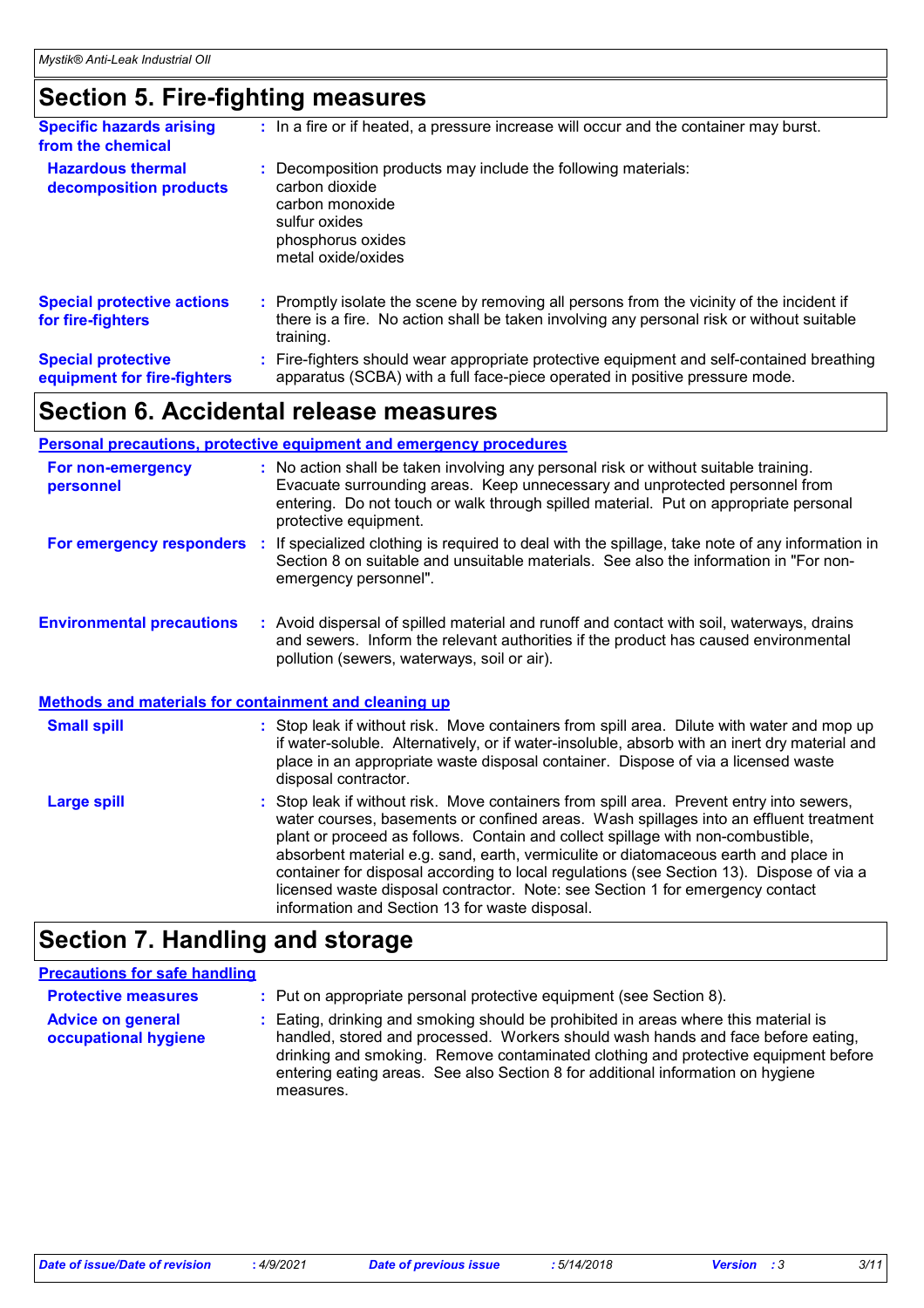# **Section 7. Handling and storage**

| <b>Conditions for safe storage,</b><br>including any<br><i>incompatibilities</i> | Store in accordance with local regulations. Store in original container protected from<br>÷<br>direct sunlight in a dry, cool and well-ventilated area, away from incompatible materials<br>(see Section 10) and food and drink. Keep container tightly closed and sealed until<br>ready for use. Containers that have been opened must be carefully resealed and kept<br>upright to prevent leakage. Do not store in unlabeled containers. Use appropriate<br>containment to avoid environmental contamination. See Section 10 for incompatible<br>materials before handling or use. |
|----------------------------------------------------------------------------------|---------------------------------------------------------------------------------------------------------------------------------------------------------------------------------------------------------------------------------------------------------------------------------------------------------------------------------------------------------------------------------------------------------------------------------------------------------------------------------------------------------------------------------------------------------------------------------------|
|                                                                                  | Bulk Storage Conditions: Maintain all storage tanks in accordance with applicable<br>regulations. Use necessary controls to monitor tank inventories. Inspect all storage<br>tanks on a periodic basis. Test tanks and associated piping for tightness. Maintain the<br>automatic leak detection devices to assure proper working condition.                                                                                                                                                                                                                                          |

# **Section 8. Exposure controls/personal protection**

| <b>Control parameters</b>                              |                                                                                                                                                                                                                                                                                                                                                                                                                                                                                                                                                     |                                                                                                                                                                                                                                                                                                                                                 |  |
|--------------------------------------------------------|-----------------------------------------------------------------------------------------------------------------------------------------------------------------------------------------------------------------------------------------------------------------------------------------------------------------------------------------------------------------------------------------------------------------------------------------------------------------------------------------------------------------------------------------------------|-------------------------------------------------------------------------------------------------------------------------------------------------------------------------------------------------------------------------------------------------------------------------------------------------------------------------------------------------|--|
| <b>Occupational exposure limits</b>                    |                                                                                                                                                                                                                                                                                                                                                                                                                                                                                                                                                     |                                                                                                                                                                                                                                                                                                                                                 |  |
| Distillates (petroleum), hydrotreated heavy paraffinic |                                                                                                                                                                                                                                                                                                                                                                                                                                                                                                                                                     | ACGIH TLV (United States, 3/2019).<br>TWA: 5 mg/m <sup>3</sup> 8 hours. Form: Inhalable<br>fraction<br>OSHA PEL (United States, 5/2018).<br>TWA: 5 mg/m <sup>3</sup> 8 hours.<br>NIOSH REL (United States, 10/2016).<br>TWA: 5 mg/m <sup>3</sup> 10 hours. Form: Mist<br>STEL: 10 mg/m <sup>3</sup> 15 minutes. Form: Mist                      |  |
| Distillates (petroleum), hydrotreated heavy naphthenic |                                                                                                                                                                                                                                                                                                                                                                                                                                                                                                                                                     | ACGIH TLV (United States, 3/2019).<br>TWA: 5 mg/m <sup>3</sup> 8 hours. Form: Inhalable<br>fraction<br>OSHA PEL (United States, 5/2018).<br>TWA: 5 mg/m <sup>3</sup> 8 hours.<br>NIOSH REL (United States, 10/2016).<br>TWA: 5 mg/m <sup>3</sup> 10 hours. Form: Mist<br>STEL: 10 mg/m <sup>3</sup> 15 minutes. Form: Mist                      |  |
| <b>Appropriate engineering</b><br>controls             | : Good general ventilation should be sufficient to control worker exposure to airborne<br>contaminants.                                                                                                                                                                                                                                                                                                                                                                                                                                             |                                                                                                                                                                                                                                                                                                                                                 |  |
| <b>Environmental exposure</b><br>controls              | : Emissions from ventilation or work process equipment should be checked to ensure<br>they comply with the requirements of environmental protection legislation. In some<br>cases, vapor controls, filters or engineering modifications to the process equipment will<br>be necessary to reduce emissions to acceptable levels.                                                                                                                                                                                                                     |                                                                                                                                                                                                                                                                                                                                                 |  |
| <b>Individual protection measures</b>                  |                                                                                                                                                                                                                                                                                                                                                                                                                                                                                                                                                     |                                                                                                                                                                                                                                                                                                                                                 |  |
| <b>Hygiene measures</b>                                | showers are close to the workstation location.                                                                                                                                                                                                                                                                                                                                                                                                                                                                                                      | : Wash hands, forearms and face thoroughly after handling chemical products, before<br>eating, smoking and using the lavatory and at the end of the working period.<br>Appropriate techniques should be used to remove potentially contaminated clothing.<br>Wash contaminated clothing before reusing. Ensure that eyewash stations and safety |  |
| <b>Eye/face protection</b>                             | : Safety glasses equipped with side shields are recommended as minimum protection in<br>industrial settings. If contact is possible, the following protection should be worn, unless<br>the assessment indicates a higher degree of protection: chemical splash goggles.<br>Safety eyewear complying with an approved standard should be used when a risk<br>assessment indicates this is necessary to avoid exposure to liquid splashes, mists,<br>gases or dusts. If inhalation hazards exist, a full-face respirator may be required<br>instead. |                                                                                                                                                                                                                                                                                                                                                 |  |
| <b>Skin protection</b>                                 |                                                                                                                                                                                                                                                                                                                                                                                                                                                                                                                                                     |                                                                                                                                                                                                                                                                                                                                                 |  |
| <b>Hand protection</b>                                 |                                                                                                                                                                                                                                                                                                                                                                                                                                                                                                                                                     | : Chemical-resistant gloves complying with an approved standard should be worn at all<br>times when handling chemical products if a risk assessment indicates this is necessary.                                                                                                                                                                |  |
| <b>Body protection</b>                                 | handling this product.                                                                                                                                                                                                                                                                                                                                                                                                                                                                                                                              | : Personal protective equipment for the body should be selected based on the task being<br>performed and the risks involved and should be approved by a specialist before                                                                                                                                                                       |  |

*Date of issue/Date of revision* **:** *4/9/2021 Date of previous issue : 5/14/2018 Version : 3 4/11*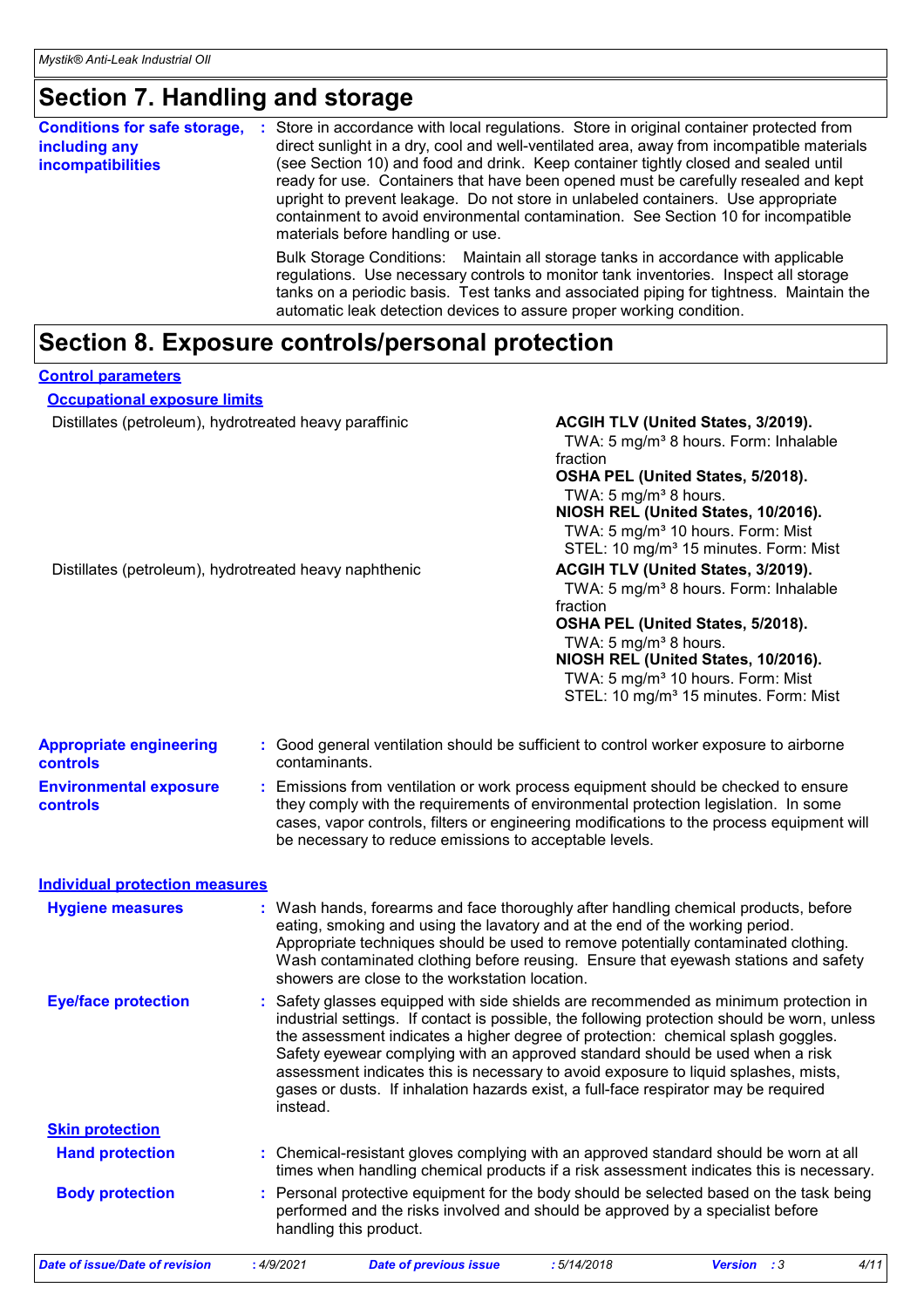# **Section 8. Exposure controls/personal protection**

| <b>Other skin protection</b>  | : Avoid skin contact with liquid. Appropriate footwear and any additional skin protection<br>measures should be selected based on the task being performed and the risks involved<br>and should be approved by a specialist before handling this product. Leather boots are<br>not protective for liquid contact.                                                                     |
|-------------------------------|---------------------------------------------------------------------------------------------------------------------------------------------------------------------------------------------------------------------------------------------------------------------------------------------------------------------------------------------------------------------------------------|
| <b>Respiratory protection</b> | : Avoid inhalation of gases, vapors, mists or dusts. Use a properly fitted, air-purifying or<br>supplied-air respirator complying with an approved standard if a risk assessment<br>indicates this is necessary. Respirator selection must be based on known or anticipated<br>exposure levels, the hazards of the product and the safe working limits of the selected<br>respirator. |

# **Section 9. Physical and chemical properties**

| <b>Appearance</b>                               |     |                                                            |
|-------------------------------------------------|-----|------------------------------------------------------------|
| <b>Physical state</b>                           |     | : Liquid. $[(Take)$ ]                                      |
| <b>Color</b>                                    |     | $:$ Blue.                                                  |
| Odor                                            |     | Mild petroleum odor                                        |
| pH                                              |     | $:$ Not available.                                         |
| <b>Boiling point</b>                            |     | $:$ Not available.                                         |
| <b>Flash point</b>                              |     | : Open cup: $204^{\circ}$ C (399.2°F) [Cleveland.]         |
| <b>Evaporation rate</b>                         |     | $:$ <1 (n-butyl acetate. = 1)                              |
| Lower and upper explosive<br>(flammable) limits |     | $:$ Not available.                                         |
| <b>Vapor pressure</b>                           |     | $:$ Not available.                                         |
| <b>Vapor density</b>                            |     | : $>1$ [Air = 1]                                           |
| <b>Relative density</b>                         |     | : 0.88                                                     |
| <b>Density Ibs/gal</b>                          |     | : Estimated 7.34 lbs/gal                                   |
| Density gm/cm <sup>3</sup>                      |     | : Not available.                                           |
| <b>Gravity, <sup>o</sup>API</b>                 |     | $:$ Estimated 29 $@$ 60 F                                  |
| <b>Solubility</b>                               |     | Insoluble in the following materials: cold water.          |
| Flow time (ISO 2431)                            | -11 | Not available.                                             |
| <b>Viscosity</b>                                |     | Kinematic (40°C (104°F)): 0.93 cm <sup>2</sup> /s (93 cSt) |
| <b>Viscosity SUS</b>                            |     | Estimated 431 SUS @104 F                                   |

# **Section 10. Stability and reactivity**

| <b>Reactivity</b>                                   | Not expected to be Explosive, Self-Reactive, Self-Heating, or an Organic Peroxide<br>÷.<br>under US GHS Definition(s). |
|-----------------------------------------------------|------------------------------------------------------------------------------------------------------------------------|
| <b>Chemical stability</b>                           | : The product is stable.                                                                                               |
| <b>Possibility of hazardous</b><br><b>reactions</b> | : Under normal conditions of storage and use, hazardous reactions will not occur.                                      |
| <b>Conditions to avoid</b>                          | : No specific data.                                                                                                    |
| <b>Incompatible materials</b>                       | No specific data.<br>÷.                                                                                                |
| <b>Hazardous decomposition</b><br>products          | : Under normal conditions of storage and use, hazardous decomposition products should<br>not be produced.              |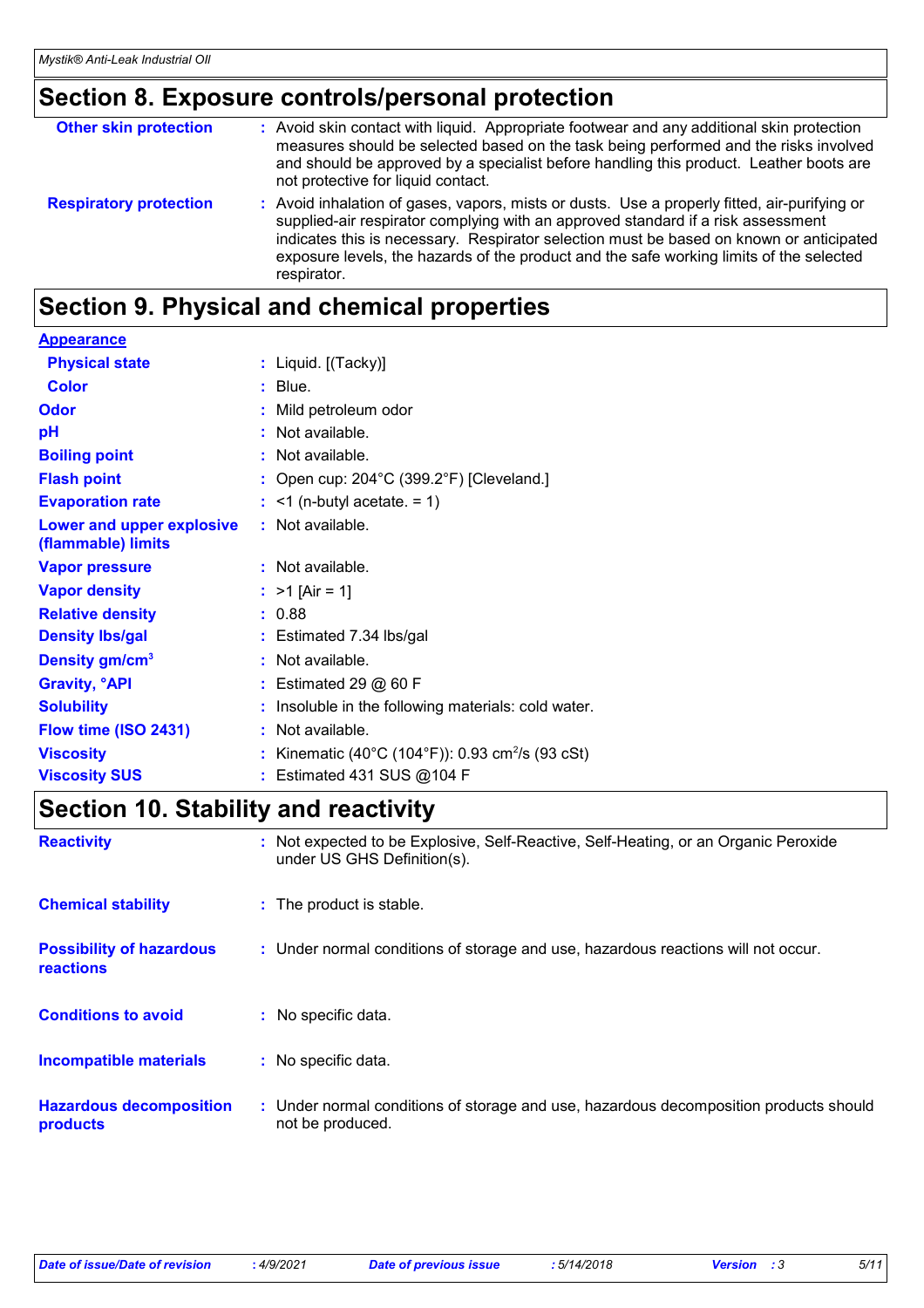# **Section 11. Toxicological information**

#### **Acute toxicity Information on toxicological effects**

| <b>Product/ingredient name</b>                                                                | <b>Result</b>                                                                                                                                                                                                                                                                                                                                                                                                                                                                                                                                                                                                                                                                                                                                                                                                                                                                                                                                                                                                                                                                                                                                                                                                                                                                | <b>Species</b>    | <b>Dose</b>                               | <b>Exposure</b> |  |  |
|-----------------------------------------------------------------------------------------------|------------------------------------------------------------------------------------------------------------------------------------------------------------------------------------------------------------------------------------------------------------------------------------------------------------------------------------------------------------------------------------------------------------------------------------------------------------------------------------------------------------------------------------------------------------------------------------------------------------------------------------------------------------------------------------------------------------------------------------------------------------------------------------------------------------------------------------------------------------------------------------------------------------------------------------------------------------------------------------------------------------------------------------------------------------------------------------------------------------------------------------------------------------------------------------------------------------------------------------------------------------------------------|-------------------|-------------------------------------------|-----------------|--|--|
| Distillates (petroleum),                                                                      | LD50 Dermal                                                                                                                                                                                                                                                                                                                                                                                                                                                                                                                                                                                                                                                                                                                                                                                                                                                                                                                                                                                                                                                                                                                                                                                                                                                                  | Rat               | >5000 mg/kg                               |                 |  |  |
| hydrotreated heavy paraffinic<br>Distillates (petroleum),<br>hydrotreated heavy<br>naphthenic | LD50 Oral<br>LD50 Oral<br>LD50 Oral                                                                                                                                                                                                                                                                                                                                                                                                                                                                                                                                                                                                                                                                                                                                                                                                                                                                                                                                                                                                                                                                                                                                                                                                                                          | Rat<br>Rat<br>Rat | >5000 mg/kg<br>>5000 mg/kg<br>>5000 mg/kg |                 |  |  |
| <b>Conclusion/Summary</b>                                                                     |                                                                                                                                                                                                                                                                                                                                                                                                                                                                                                                                                                                                                                                                                                                                                                                                                                                                                                                                                                                                                                                                                                                                                                                                                                                                              |                   |                                           |                 |  |  |
|                                                                                               | Distillates (petroleum), hydrotreated heavy paraffinic: Mineral oil mists derived from<br>highly refined oils are reported to have low acute and sub-acute toxicities in animals.<br>Effects from single and short-term repeated exposures to high concentrations of mineral<br>oil mists well above applicable workplace exposure levels include lung inflammatory<br>reaction, lipoid granuloma formation and lipoid pneumonia. In acute and sub-acute<br>studies involving exposures to lower concentrations of mineral oil mists at or near<br>current work place exposure levels produced no significant toxicological effects.<br>Distillates (petroleum), hydrotreated heavy naphthenic: Mineral oil mists derived<br>from highly refined oils are reported to have low acute and sub-acute toxicities in<br>animals. Effects from single and short-term repeated exposures to high concentrations<br>of mineral oil mists well above applicable workplace exposure levels include lung<br>inflammatory reaction, lipoid granuloma formation and lipoid pneumonia. In acute and<br>sub-acute studies involving exposures to lower concentrations of mineral oil mists at or<br>near current work place exposure levels produced no significant toxicological effects. |                   |                                           |                 |  |  |
| <b>Irritation/Corrosion</b>                                                                   |                                                                                                                                                                                                                                                                                                                                                                                                                                                                                                                                                                                                                                                                                                                                                                                                                                                                                                                                                                                                                                                                                                                                                                                                                                                                              |                   |                                           |                 |  |  |
| Not available.                                                                                |                                                                                                                                                                                                                                                                                                                                                                                                                                                                                                                                                                                                                                                                                                                                                                                                                                                                                                                                                                                                                                                                                                                                                                                                                                                                              |                   |                                           |                 |  |  |
| <b>Skin</b><br><b>Eyes</b><br><b>Respiratory</b><br><b>Sensitization</b><br>Not available.    | : No additional information.<br>: No additional information.<br>: No additional information.                                                                                                                                                                                                                                                                                                                                                                                                                                                                                                                                                                                                                                                                                                                                                                                                                                                                                                                                                                                                                                                                                                                                                                                 |                   |                                           |                 |  |  |
| <b>Skin</b><br><b>Respiratory</b><br><b>Mutagenicity</b><br>Not available.                    | : No additional information.<br>: No additional information.                                                                                                                                                                                                                                                                                                                                                                                                                                                                                                                                                                                                                                                                                                                                                                                                                                                                                                                                                                                                                                                                                                                                                                                                                 |                   |                                           |                 |  |  |
| <b>Conclusion/Summary</b><br><b>Carcinogenicity</b><br>Not available.                         | : No additional information.                                                                                                                                                                                                                                                                                                                                                                                                                                                                                                                                                                                                                                                                                                                                                                                                                                                                                                                                                                                                                                                                                                                                                                                                                                                 |                   |                                           |                 |  |  |
| <b>Conclusion/Summary</b><br><b>Reproductive toxicity</b><br>Not available.                   | : No additional information.                                                                                                                                                                                                                                                                                                                                                                                                                                                                                                                                                                                                                                                                                                                                                                                                                                                                                                                                                                                                                                                                                                                                                                                                                                                 |                   |                                           |                 |  |  |
| <b>Conclusion/Summary</b><br><b>Teratogenicity</b><br>Not available.                          | : No additional information.                                                                                                                                                                                                                                                                                                                                                                                                                                                                                                                                                                                                                                                                                                                                                                                                                                                                                                                                                                                                                                                                                                                                                                                                                                                 |                   |                                           |                 |  |  |
| <b>Conclusion/Summary</b>                                                                     | : No additional information.                                                                                                                                                                                                                                                                                                                                                                                                                                                                                                                                                                                                                                                                                                                                                                                                                                                                                                                                                                                                                                                                                                                                                                                                                                                 |                   |                                           |                 |  |  |
| <b>Specific target organ toxicity (single exposure)</b><br>Not available.                     |                                                                                                                                                                                                                                                                                                                                                                                                                                                                                                                                                                                                                                                                                                                                                                                                                                                                                                                                                                                                                                                                                                                                                                                                                                                                              |                   |                                           |                 |  |  |
| <b>Specific target organ toxicity (repeated exposure)</b><br>Not available.                   |                                                                                                                                                                                                                                                                                                                                                                                                                                                                                                                                                                                                                                                                                                                                                                                                                                                                                                                                                                                                                                                                                                                                                                                                                                                                              |                   |                                           |                 |  |  |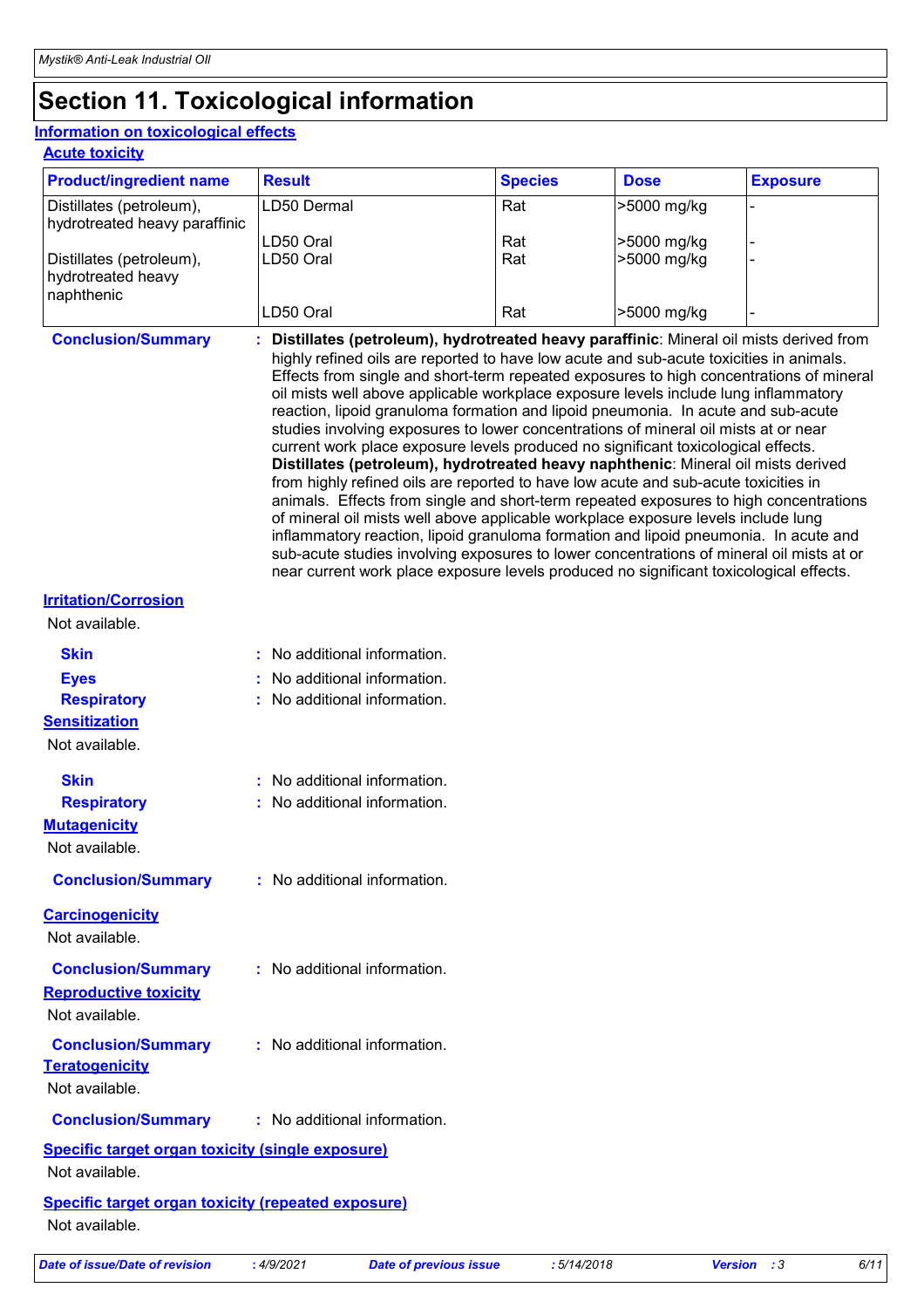# **Section 11. Toxicological information**

#### **Aspiration hazard**

Not available.

| <b>Information on the likely</b><br>routes of exposure | : Routes of entry anticipated: Dermal.                                                                              |
|--------------------------------------------------------|---------------------------------------------------------------------------------------------------------------------|
| <b>Potential acute health effects</b>                  |                                                                                                                     |
| <b>Eye contact</b>                                     | : No known significant effects or critical hazards.                                                                 |
| <b>Inhalation</b>                                      | : No known significant effects or critical hazards.                                                                 |
| <b>Skin contact</b>                                    | : Injection of pressurized hydrocarbons can cause severe permanent tissue damage.<br>Initial symptoms may be minor. |
| <b>Ingestion</b>                                       | : No known significant effects or critical hazards.                                                                 |
|                                                        | <b>Symptoms related to the physical, chemical and toxicological characteristics</b>                                 |
| <b>Eye contact</b>                                     | : No specific data.                                                                                                 |
| <b>Inhalation</b>                                      | : No specific data.                                                                                                 |
| <b>Skin contact</b>                                    | : No specific data.                                                                                                 |
| <b>Ingestion</b>                                       | : No specific data.                                                                                                 |
|                                                        | Delayed and immediate effects and also chronic effects from short and long term exposure                            |
| <b>Short term exposure</b>                             |                                                                                                                     |
| <b>Potential immediate</b><br>effects                  | : Not available.                                                                                                    |
| <b>Potential delayed effects</b>                       | : Not available.                                                                                                    |
| <b>Long term exposure</b>                              |                                                                                                                     |
| <b>Potential immediate</b><br>effects                  | : Not available.                                                                                                    |
| <b>Potential delayed effects</b>                       | : Not available.                                                                                                    |
| <b>Potential chronic health effects</b>                |                                                                                                                     |
| Not available.                                         |                                                                                                                     |
| <b>General</b>                                         | : No known significant effects or critical hazards.                                                                 |
| <b>Carcinogenicity</b>                                 | : No known significant effects or critical hazards.                                                                 |
| <b>Mutagenicity</b>                                    | : No known significant effects or critical hazards.                                                                 |
| <b>Teratogenicity</b>                                  | : No known significant effects or critical hazards.                                                                 |
| <b>Developmental effects</b>                           | : No known significant effects or critical hazards.                                                                 |
| <b>Fertility effects</b>                               | : No known significant effects or critical hazards.                                                                 |

# **Section 12. Ecological information**

| <b>Product/ingredient name</b>                               | <b>Result</b>                                                        | <b>Species</b>                                                           | <b>Exposure</b>      |  |
|--------------------------------------------------------------|----------------------------------------------------------------------|--------------------------------------------------------------------------|----------------------|--|
| Distillates (petroleum),<br>hydrotreated heavy<br>naphthenic | Acute EC50 >10000 mg/l Fresh water                                   | Daphnia - Daphnia magna                                                  | 48 hours             |  |
|                                                              | Acute LC50 >100 mg/l Fresh water<br>Acute NOEL >100 mg/l Fresh water | Fish - Pimephales promelas<br>Algae - Pseudokirchneriella<br>subcapitata | 96 hours<br>72 hours |  |
| <b>Conclusion/Summary</b>                                    | $:$ Not available.                                                   |                                                                          |                      |  |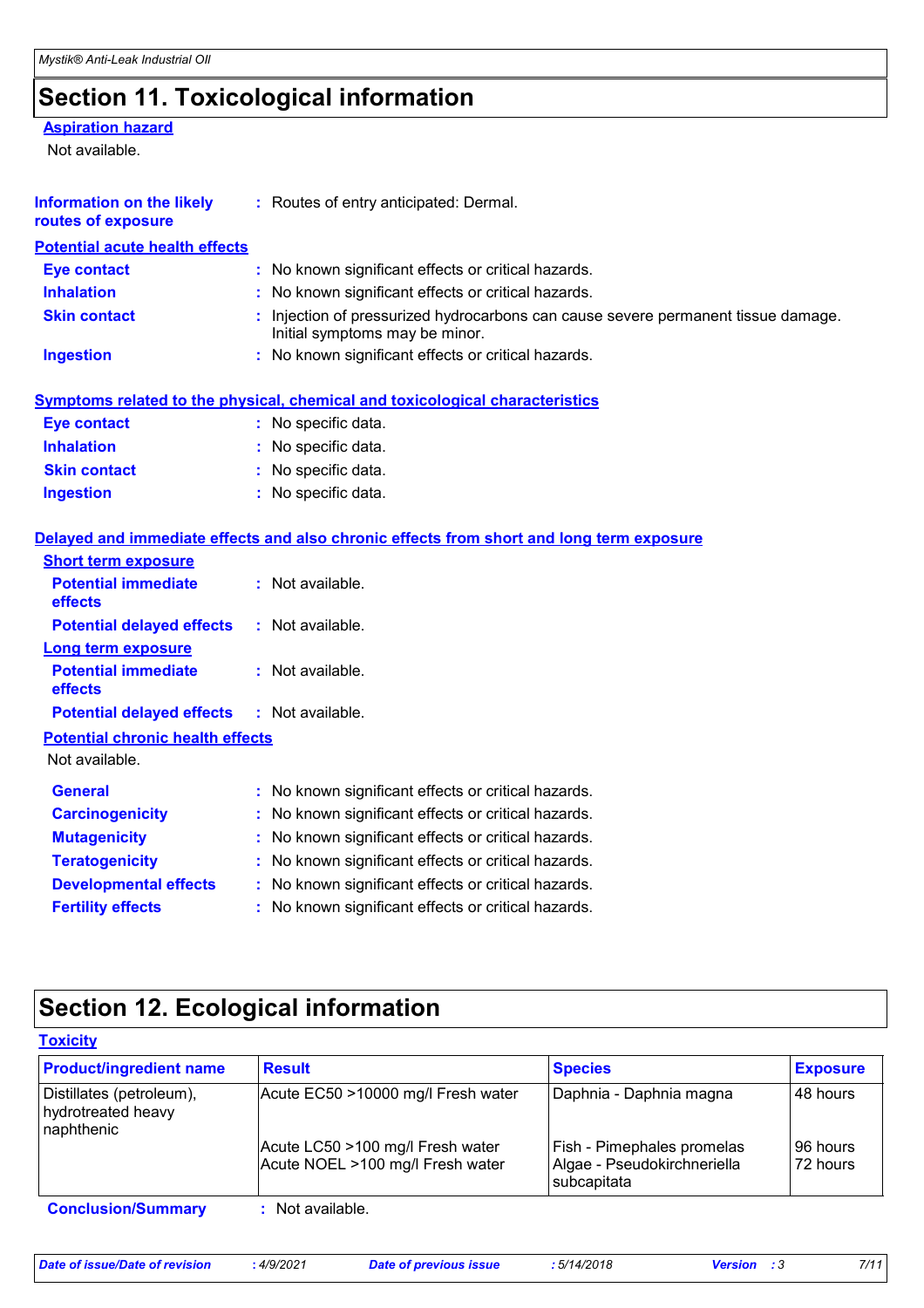# **Section 12. Ecological information**

#### **Persistence and degradability**

| <b>Conclusion/Summary</b>                                    | Not available.           |                   |                  |
|--------------------------------------------------------------|--------------------------|-------------------|------------------|
| <b>Product/ingredient name</b>                               | <b>Aquatic half-life</b> | <b>Photolysis</b> | Biodegradability |
| Distillates (petroleum),<br>hydrotreated heavy<br>naphthenic |                          |                   | <b>Ilnherent</b> |

#### **Bioaccumulative potential**

| <b>Product/ingredient name</b>                               | $\mathsf{LogP}_\mathsf{ow}$ | <b>BCF</b> | <b>Potential</b> |
|--------------------------------------------------------------|-----------------------------|------------|------------------|
| Distillates (petroleum),<br>hydrotreated heavy<br>naphthenic | >6                          |            | high             |

#### **Mobility in soil**

| <b>Soil/water partition</b> | : Not available. |
|-----------------------------|------------------|
| <b>coefficient (Koc)</b>    |                  |

#### **Other adverse effects** : No known significant effects or critical hazards.

### **Section 13. Disposal considerations**

| <b>Disposal methods</b> | : The generation of waste should be avoided or minimized wherever possible. Disposal<br>of this product, solutions and any by-products should at all times comply with the<br>requirements of environmental protection and waste disposal legislation and any<br>regional local authority requirements. Dispose of surplus and non-recyclable products<br>via a licensed waste disposal contractor. Waste should not be disposed of untreated to<br>the sewer unless fully compliant with the requirements of all authorities with jurisdiction.<br>Waste packaging should be recycled. Incineration or landfill should only be considered<br>when recycling is not feasible. This material and its container must be disposed of in a<br>safe way. Empty containers or liners may retain some product residues. Avoid<br>dispersal of spilled material and runoff and contact with soil, waterways, drains and |
|-------------------------|-----------------------------------------------------------------------------------------------------------------------------------------------------------------------------------------------------------------------------------------------------------------------------------------------------------------------------------------------------------------------------------------------------------------------------------------------------------------------------------------------------------------------------------------------------------------------------------------------------------------------------------------------------------------------------------------------------------------------------------------------------------------------------------------------------------------------------------------------------------------------------------------------------------------|
|                         | sewers.                                                                                                                                                                                                                                                                                                                                                                                                                                                                                                                                                                                                                                                                                                                                                                                                                                                                                                         |

# **Section 14. Transport information**

|                                      | <b>DOT Classification</b> | <b>IMDG</b>              | <b>IATA</b>     |
|--------------------------------------|---------------------------|--------------------------|-----------------|
| <b>UN number</b>                     | Not regulated.            | Not regulated.           | Not regulated.  |
| <b>UN proper</b><br>shipping name    | $\overline{\phantom{a}}$  | ۰                        |                 |
| <b>Transport</b><br>hazard class(es) | $\overline{\phantom{a}}$  | $\overline{\phantom{0}}$ | $\qquad \qquad$ |
| <b>Packing group</b>                 | $\blacksquare$            | $\overline{\phantom{0}}$ | $\qquad \qquad$ |
| <b>Environmental</b><br>hazards      | ∣No.                      | No.                      | No.             |

**Special precautions for user Transport within user's premises:** always transport in closed containers that are **:** upright and secure. Ensure that persons transporting the product know what to do in the event of an accident or spillage.

*Date of issue/Date of revision* **:** *4/9/2021 Date of previous issue : 5/14/2018 Version : 3 8/11*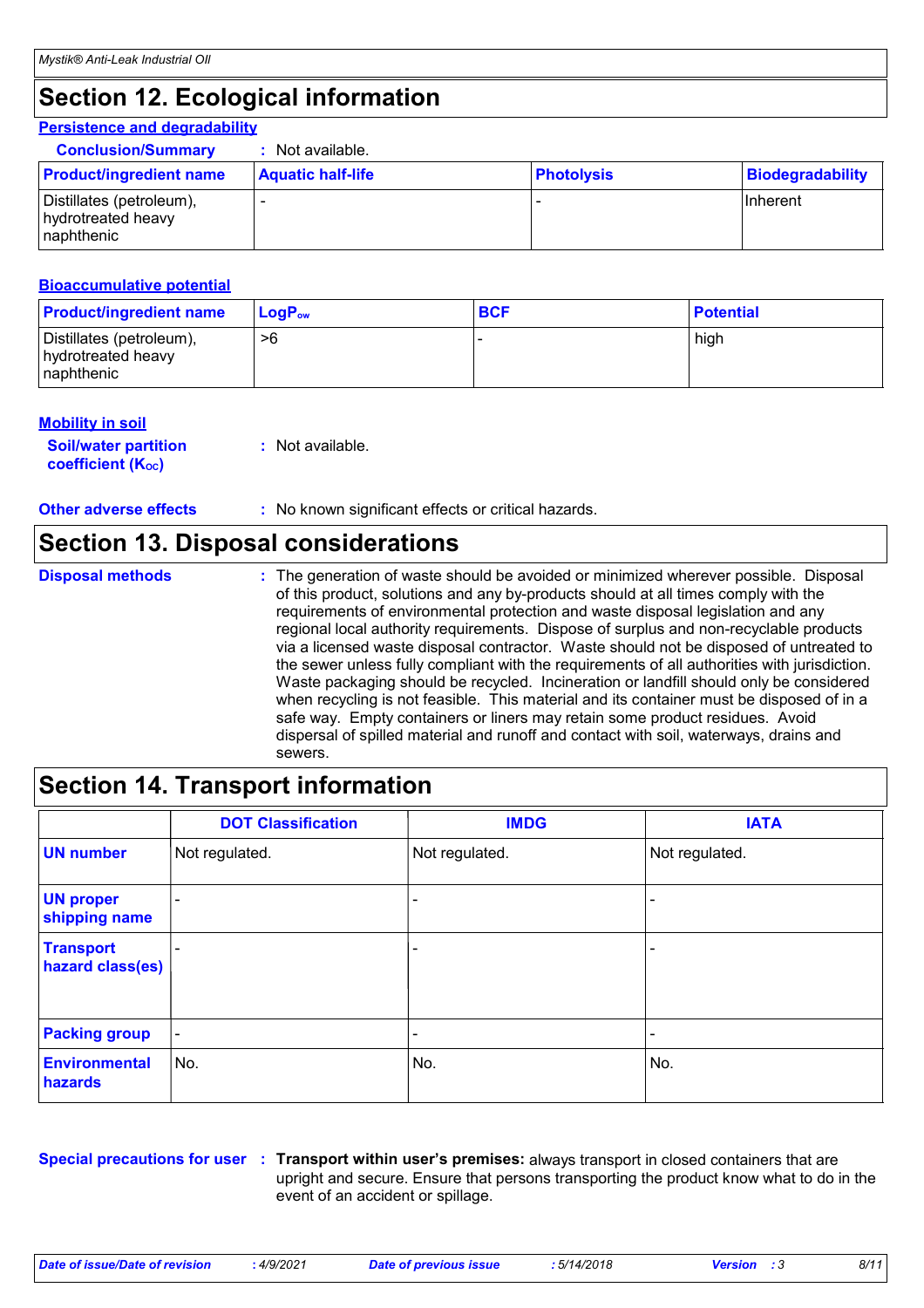# **Section 14. Transport information**

**Transport in bulk according :** Not available. **to Annex II of MARPOL and the IBC Code**

## **Section 15. Regulatory information**

| <b>U.S. Federal regulations</b> | United States inventory (TSCA 8b): All components are listed or exempted.                                                                                                                                                                                                                                                                                                     |
|---------------------------------|-------------------------------------------------------------------------------------------------------------------------------------------------------------------------------------------------------------------------------------------------------------------------------------------------------------------------------------------------------------------------------|
|                                 | Clean Water Act (CWA) 307: Zinc alkyldithiophosphate; naphthalene                                                                                                                                                                                                                                                                                                             |
|                                 | Clean Water Act (CWA) 311: naphthalene                                                                                                                                                                                                                                                                                                                                        |
|                                 | This material is classified as an oil under Section 311 of the Clean Water Act (CWA)<br>and the Oil Pollution Act of 1990 (OPA). Discharges or spills which produce a visible<br>sheen on waters of the United States, their adjoining shorelines, or into conduits leading<br>to surface waters must be reported to the EPA's National Response Center at (800)<br>424-8802. |
| <b>CADA COOLOGIE</b>            |                                                                                                                                                                                                                                                                                                                                                                               |

#### **SARA 302/304**

**SARA 304 RQ :** Not applicable. **Composition/information on ingredients**

**SARA 311/312**

**Classification :** Not applicable.

**Composition/information on ingredients**

No products were found.

#### **State regulations**

| <b>Massachusetts</b> | : The following components are listed: Polymer |
|----------------------|------------------------------------------------|
| <b>New York</b>      | : None of the components are listed.           |
| <b>New Jersey</b>    | : The following components are listed: Polymer |
| <b>Pennsylvania</b>  | : The following components are listed: Polymer |
|                      |                                                |

#### **California Prop. 65 Clear and Reasonable Warnings (2018)**

WARNING: This product can expose you to Naphthalene, which is known to the State of California to cause cancer. For more information go to www.P65Warnings.ca.gov.

| Ingredient name | $\frac{9}{6}$   | <b>Cancer</b> | <b>Reproductive</b> | No significant risk<br><b>level</b> | <b>Maximum</b><br>acceptable dosage<br><b>level</b> |
|-----------------|-----------------|---------------|---------------------|-------------------------------------|-----------------------------------------------------|
| naphthalene     | $< 0.0001$ Yes. |               | No.                 | Yes.                                |                                                     |

**International regulations**

| <b>Inventory list</b> |  |
|-----------------------|--|
|                       |  |
|                       |  |

| <b>United States</b>     | : All components are listed or exempted.                                             |
|--------------------------|--------------------------------------------------------------------------------------|
| <b>Australia</b>         | : All components are listed or exempted.                                             |
| <b>Canada</b>            | : All components are listed or exempted.                                             |
| <b>China</b>             | : Not determined.                                                                    |
| <b>Europe</b>            | : All components are listed or exempted.                                             |
| <b>Japan</b>             | : Japan inventory (ENCS): Not determined.<br>Japan inventory (ISHL): Not determined. |
| <b>Malaysia</b>          | : Not determined.                                                                    |
| <b>New Zealand</b>       | : All components are listed or exempted.                                             |
| <b>Philippines</b>       | : All components are listed or exempted.                                             |
| <b>Republic of Korea</b> | : All components are listed or exempted.                                             |
| <b>Taiwan</b>            | Not determined.                                                                      |
| <b>Thailand</b>          | : Not determined.                                                                    |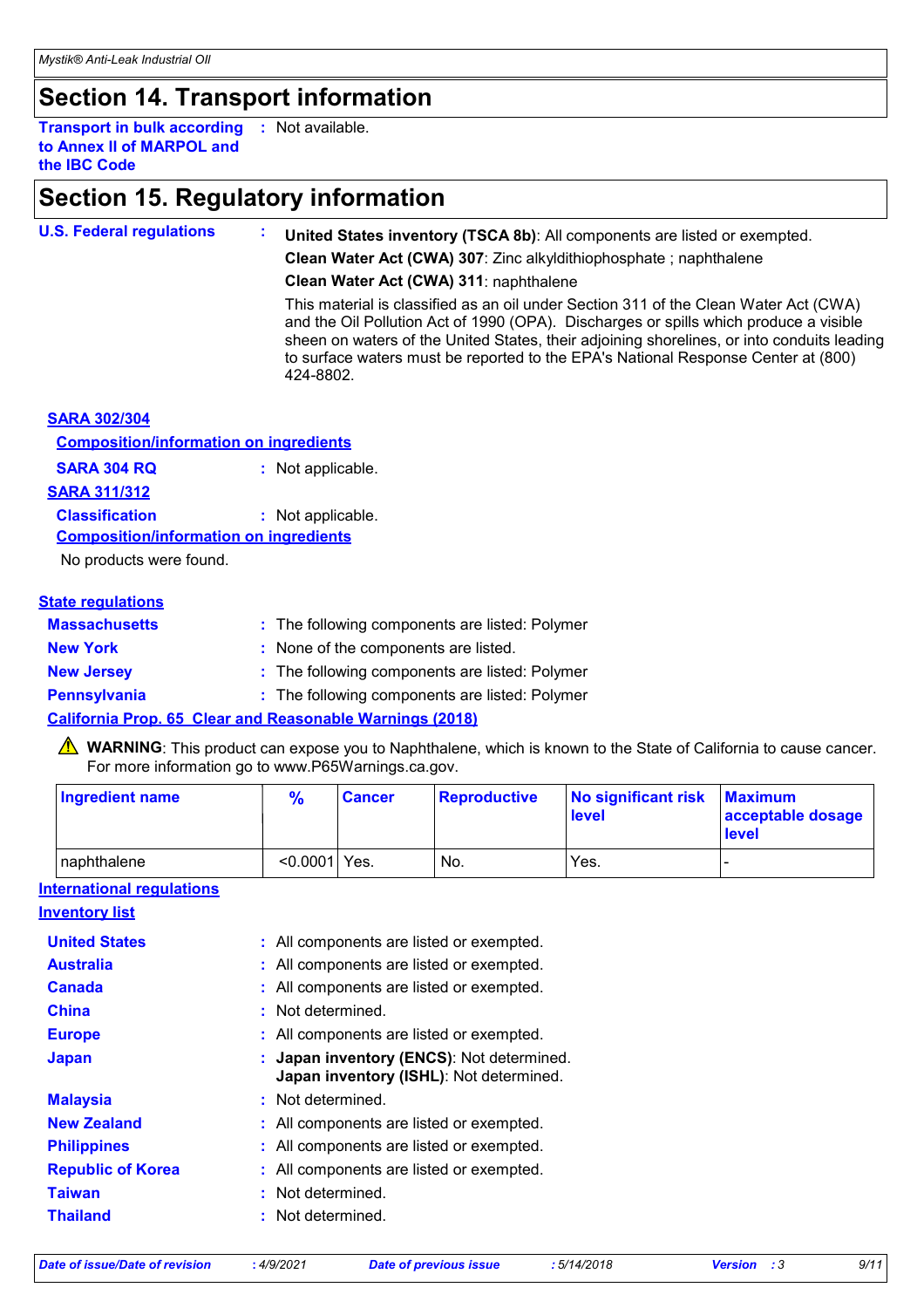### **Section 15. Regulatory information**

**Turkey :** Not determined.

**Viet Nam :** Not determined.

### **Section 16. Other information**

#### **National Fire Protection Association (U.S.A.)**



**Reprinted with permission from NFPA 704-2001, Identification of the Hazards of Materials for Emergency Response Copyright ©1997, National Fire Protection Association, Quincy, MA 02269. This reprinted material is not the complete and official position of the National Fire Protection Association, on the referenced subject which is represented only by the standard in its entirety.**

**Copyright ©2001, National Fire Protection Association, Quincy, MA 02269. This warning system is intended to be interpreted and applied only by properly trained individuals to identify fire, health and reactivity hazards of chemicals. The user is referred to certain limited number of chemicals with recommended classifications in NFPA 49 and NFPA 325, which would be used as a guideline only. Whether the chemicals are classified by NFPA or not, anyone using the 704 systems to classify chemicals does so at their own risk.**

#### **Procedure used to derive the classification**

|                                   | <b>Classification</b>                                                                                                                                                                                                                                                                                                                                                                                                                                                                                                                                  | <b>Justification</b> |
|-----------------------------------|--------------------------------------------------------------------------------------------------------------------------------------------------------------------------------------------------------------------------------------------------------------------------------------------------------------------------------------------------------------------------------------------------------------------------------------------------------------------------------------------------------------------------------------------------------|----------------------|
| l Not classified.                 |                                                                                                                                                                                                                                                                                                                                                                                                                                                                                                                                                        |                      |
| <b>History</b>                    |                                                                                                                                                                                                                                                                                                                                                                                                                                                                                                                                                        |                      |
| Date of printing                  | : 4/9/2021                                                                                                                                                                                                                                                                                                                                                                                                                                                                                                                                             |                      |
| Date of issue/Date of<br>revision | : 4/9/2021                                                                                                                                                                                                                                                                                                                                                                                                                                                                                                                                             |                      |
| Date of previous issue            | : 5/14/2018                                                                                                                                                                                                                                                                                                                                                                                                                                                                                                                                            |                      |
| <b>Version</b>                    | $\therefore$ 3                                                                                                                                                                                                                                                                                                                                                                                                                                                                                                                                         |                      |
| <b>Key to abbreviations</b>       | $:$ ATE = Acute Toxicity Estimate<br>BCF = Bioconcentration Factor<br>GHS = Globally Harmonized System of Classification and Labelling of Chemicals<br>IATA = International Air Transport Association<br>IBC = Intermediate Bulk Container<br><b>IMDG = International Maritime Dangerous Goods</b><br>LogPow = logarithm of the octanol/water partition coefficient<br>MARPOL = International Convention for the Prevention of Pollution From Ships, 1973<br>as modified by the Protocol of 1978. ("Marpol" = marine pollution)<br>UN = United Nations |                      |
| <b>References</b>                 | : Not available.                                                                                                                                                                                                                                                                                                                                                                                                                                                                                                                                       |                      |

**Indicates information that has changed from previously issued version.**

#### **Notice to reader**

**THE INFORMATION IN THIS SAFETY DATA SHEET (SDS) WAS OBTAINED FROM SOURCES WHICH WE BELIEVE ARE RELIABLE. HOWEVER, THE INFORMATION IS PROVIDED WITHOUT ANY WARRANTY, EXPRESSED OR IMPLIED REGARDING ITS CORRECTNESS OR ACCURACY. SOME INFORMATION PRESENTED AND CONCLUSIONS DRAWN HEREIN ARE FROM SOURCES OTHER THAN DIRECT TEST DATA ON THE SUBSTANCE ITSELF. THIS SDS WAS PREPARED AND IS TO BE USED ONLY FOR THIS PRODUCT. IF THE PRODUCT IS USED AS A COMPONENT IN ANOTHER PRODUCT, THIS SDS INFORMATION MAY NOT BE APPLICABLE. USERS SHOULD MAKE THEIR OWN INVESTIGATIONS TO DETERMINE THE SUITABILITY OF THE INFORMATION OR PRODUCTS FOR THEIR PARTICULAR PURPOSE OR APPLICATION.**

**THE CONDITIONS OR METHODS OF HANDLING, STORAGE, USE, AND/OR DISPOSAL OF THE PRODUCT ARE BEYOND OUR CONTROL AND MAY BE BEYOND OUR KNOWLEDGE. FOR THIS AND OTHER REASONS, WE DO NOT ASSUME RESPONSIBILITY AND EXPRESSLY DISCLAIM LIABILITY FOR ANY LOSS, DAMAGE OR EXPENSE ARISING OUT OF OR IN ANY WAY CONNECTED WITH HANDLING, STORAGE, USE OR DISPOSAL OF THE PRODUCT.**

*Date of issue/Date of revision* **:** *4/9/2021 Date of previous issue : 5/14/2018 Version : 3 10/11*